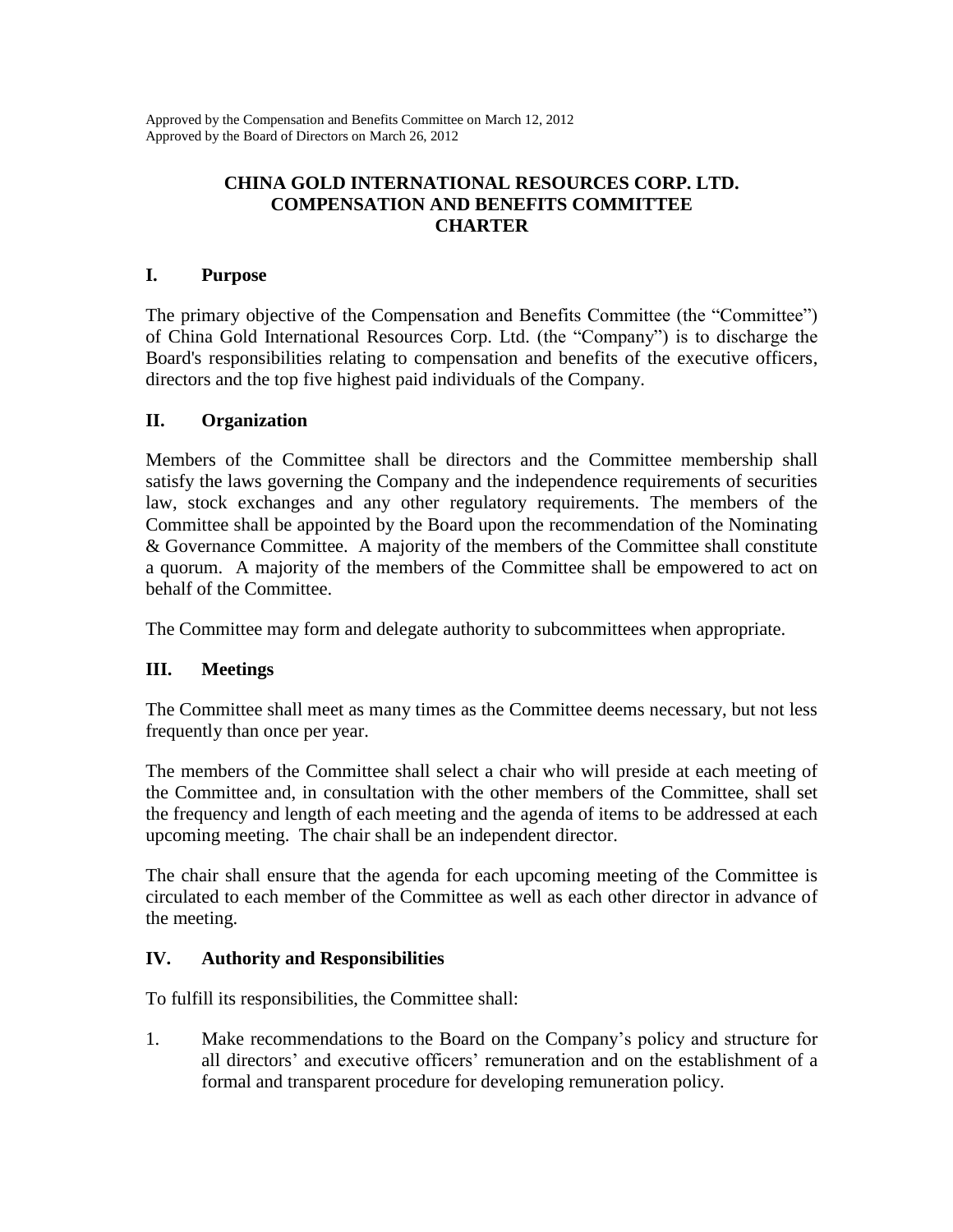- 2. Review and approve the management's remuneration proposals with reference to the Board's corporate goals and objectives.
- 3. Review and approve on an annual basis corporate goals and objectives relevant to Chief Executive Officer's ("CEO") compensation, evaluate the CEO's performance in light of those goals and objectives and set the CEO's compensation level based on this evaluation. In determining the long-term incentive component of CEO compensation, the Committee will also consider, among such other factors as it may deem relevant, the Company's performance, shareholder returns, the value of similar incentive awards to chief executive officers at comparable companies and the awards given to the CEO in past years.
- 4. Review and make recommendations to the Board on an annual basis with respect to the adequacy and form of compensation and benefits of all executive officers, directors and the top five highest paid individuals in the Company. A member of the Committee must not, and shall ensure that no director or any of his associates shall, participate in any review or assessment of their own remuneration.
- 5. Consider salaries paid by comparable companies, time commitment and responsibilities and employment conditions elsewhere in the group.
- 6. Administer and make recommendations to the Board with respect to the Company's employees' and directors' equity incentive plan(s) and any other incentive compensation plans and equity-based plans.
- 7. Determine the recipients of, and the nature and size of share compensation awards and bonuses granted from time to time, in compliance with applicable securities law, stock exchange and other regulatory requirements.
- 8. Review and approve compensation payable to executive directors (i.e. directors who are generally expected to devote the majority of their time to the Company) and executive officers for any loss or termination of office or appointment to ensure that it is consistent with contractual terms and is otherwise fair and not excessive.
- 9. Review and approve compensation arrangements relating to dismissal or removal of directors for misconduct to ensure that they are consistent with contractual terms and are otherwise reasonable and appropriate.
- 10. Review any report as may be required under applicable securities law, stock exchange and any other regulatory requirements.
- 11. Review and reassess the adequacy of this Charter annually and recommend to the Board any changes deemed appropriate by the Committee.
- 12. Perform any other activities consistent with this Charter, the Company's constating documents and governing law, as the Audit Committee or the Board deems necessary or appropriate.